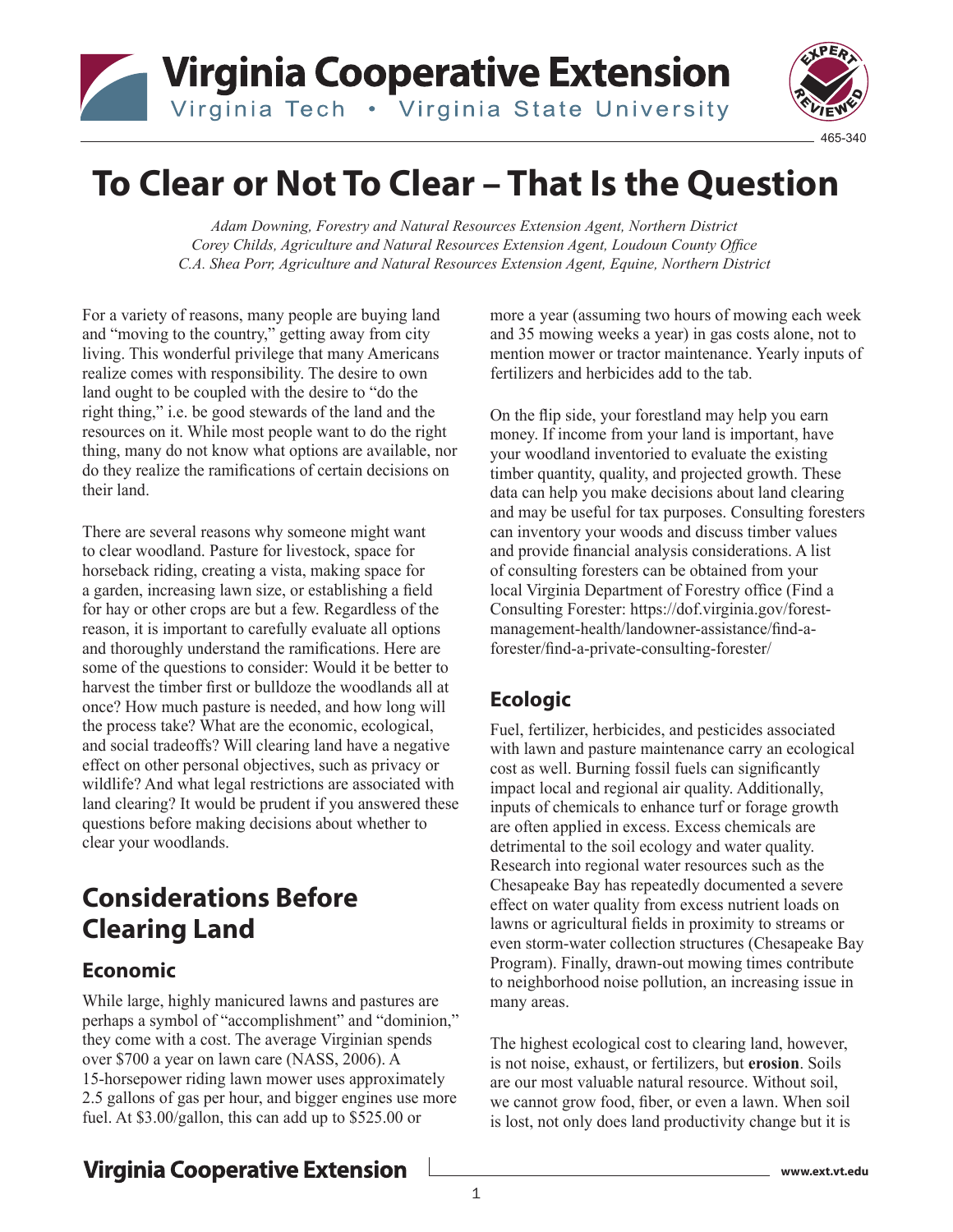#### **"It's all about the Soil"**

Land-based activities, be they gardening, maintaining a lawn, harvesting timber, or clearing land, have very important common ground. It's about the soil. Abused or lost soil is not easily fixed. Soils are the foundation of plant growth and the substrate to process precipitation into groundwater and clean surface waters. Soil cleared of vegetation is extremely vulnerable to erosion. In the eastern United States, the most common form of erosion stems from water energy (vs. wind) in the form of rain. Water has a tremendous ability to move soil. Soil movement, in the case of erosion, changes the productivity and resiliency of that land forever. Additionally, land clearing changes how precipitation is intercepted. Healthy ecosystems allow precipitation to infiltrate and become groundwater. Many times, disturbed systems cause water to run off into adjacent streams. Altering these natural systems often causes long-term problems that might not be appreciated until years later.

also likely that a nearby water body is impaired. Sadly, such effects are long lasting and nearly impossible to mitigate. Reviewing a soil map to evaluate the soils where clearing is being considered is prudent. How workable and/or prone to erosion are those soils and will they support different vegetation for soil conservation, or is forestland the best use for these soils?

#### **Personal**

Do you really want less woodland? Do your goals and values match the implications of reducing forests which provide wildlife habitat (food, cover, and shelter), visual and sound buffers, protection from damaging winds, soil conservation, water resource protection, areas for recreation and wildlife

viewing, walking paths, backyard camping, and nature opportunities for children? Woodlands can also be a source of income or cost savings from activities such as thinnings to gather firewood, and harvesting medicinal/ edible crops such as ginseng or shiitake mushrooms. With proper management, woodlands can provide a sustainable yield of timber for sale or personal use (for an introduction to forest management, read *Sustainable Forestry: A Guide for Virginia Forest Landowners*, Virginia Cooperative Extension publication 420-139).

Any plans to clear woodlands for residential housing should also take into account fire safety. The space

between permanent structures and woods (termed defensible space) should be an average of 30 feet. This guideline and other "firewise" principals will help to keep homes and other structures safe in the event of a wildfire. For more information on "firewise," visit the Virginia Department of Forestry's firewise website, https:// dof.virginia.gov/ wildland-prescribedfire/wildfirepreparation/buildingfirewise/

#### **Legal**

It is also important to be aware of the legal aspects related to land clearing. Virginia's Erosion

Woodlands are increasingly valued and recognized for the myriad ecosystem services they provide to society. Woods are the single best land cover type for cleaning and storing water. New York City, for example, provides landowner incentives for protecting water quality on working forests in the watershed upstream from the city (Munsell, 2007; Brunette, 2003). As society begins to realize the real value of clean air and water from forests, it is possible that some owners will be able to take advantage of related market opportunities to supplement their income. Such opportunities are beginning to take shape with the exchange of carbon credits on the Chicago Climate Exchange.

and Sedimentation Control (ESC) Law requires that all land-management activities minimize soil erosion. The law is administered by the county or a designee. Most land-clearing activities require a disturbance permit and an approved sediment control plan from the appropriate county office. Erosion and sedimentation risks associated with timber harvesting and agriculture are enforced by the Virginia Department of Forestry. The Virginia Department of Agriculture and Consumer Services (VDACS), under the Virginia Agricultural Stewardship Act and in conjunction with the local Soil and Water Conservation District, also has jurisdiction over agricultural threats to water-quality (see the Stewardship Program at the VDACS website, www. vdacs.virginia.gov/stewardship/index.shtml). For more information on Virginia's ESC Law, download the Virginia Department of Conservation and Recreation's Erosion and Sedimentation Control Handbook at www. dcr.virginia.gov/soil & water/e&s.shtml. Be sure to talk to local administrators as well, as they can require more than the minimum set forth in the statewide standards. Additionally, be aware of potential zoning regulations or restrictions that might limit legal rights to clear the land. Local zoning offices can advise you regarding these matters. Property deeds should also be

### **Virginia Cooperative Extension**